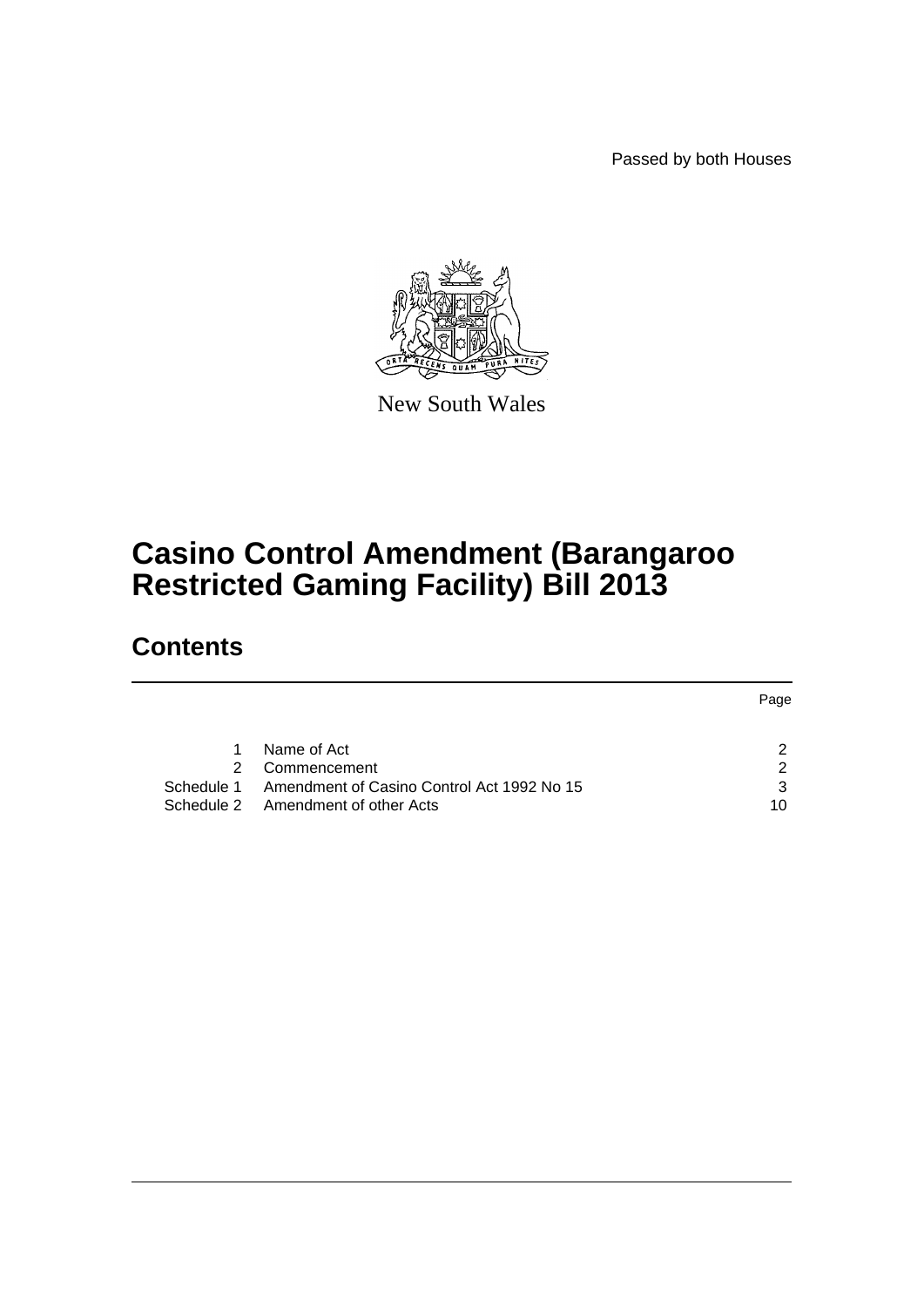*I certify that this public bill, which originated in the Legislative Assembly, has finally passed the Legislative Council and the Legislative Assembly of New South Wales.*

> *Clerk of the Legislative Assembly. Legislative Assembly, Sydney, , 2013*



New South Wales

# **Casino Control Amendment (Barangaroo Restricted Gaming Facility) Bill 2013**

Act No , 2013

An Act to amend the *Casino Control Act 1992* to provide for the licensing and regulation of a restricted gaming facility at Barangaroo South; and for other purposes.

*I have examined this bill and find it to correspond in all respects with the bill as finally passed by both Houses.*

*Assistant Speaker of the Legislative Assembly.*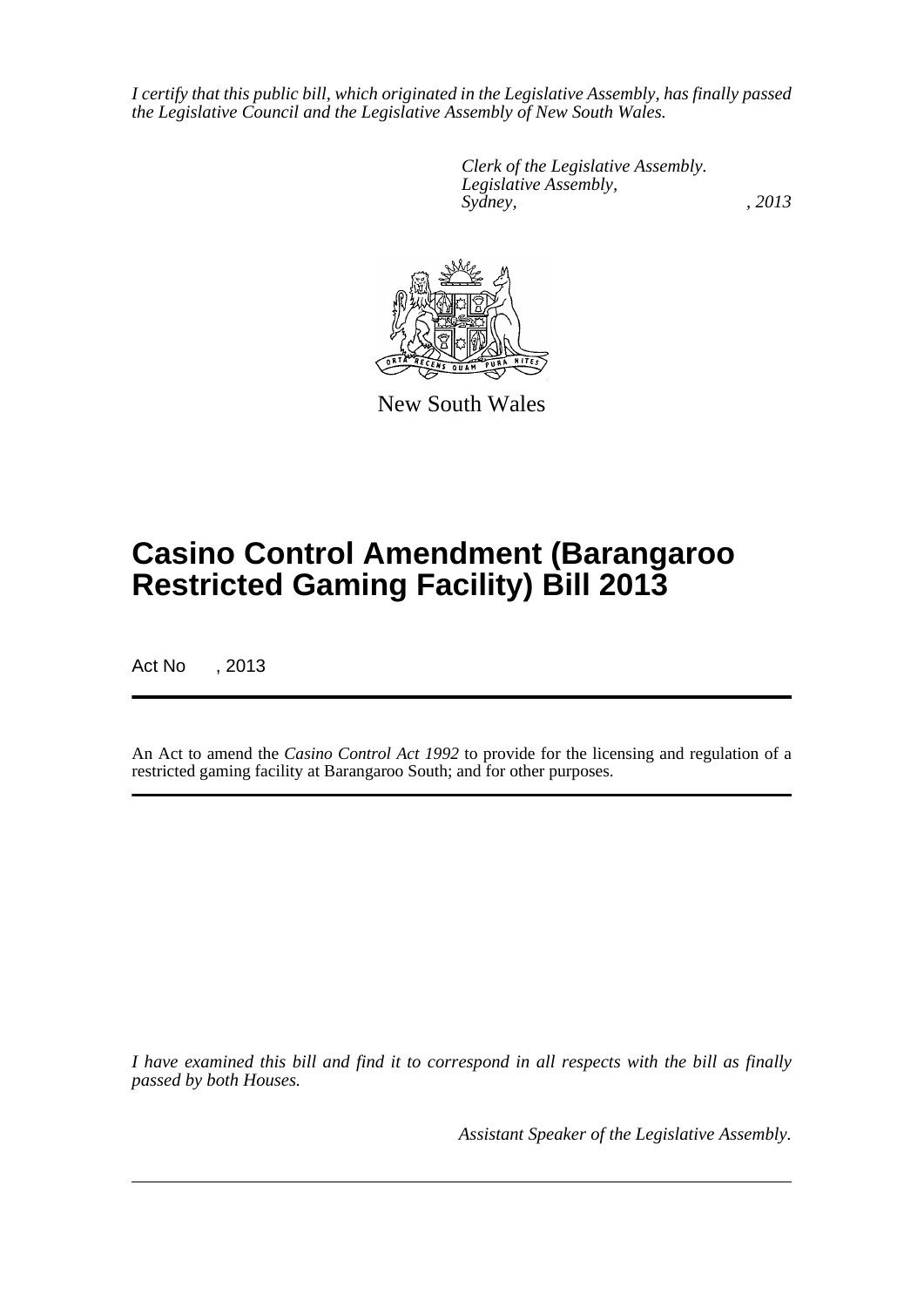Casino Control Amendment (Barangaroo Restricted Gaming Facility) Bill 2013 [NSW]

# <span id="page-2-0"></span>**The Legislature of New South Wales enacts:**

#### **1 Name of Act**

This Act is the *Casino Control Amendment (Barangaroo Restricted Gaming Facility) Act 2013*.

# <span id="page-2-1"></span>**2 Commencement**

This Act commences on the date of assent to this Act.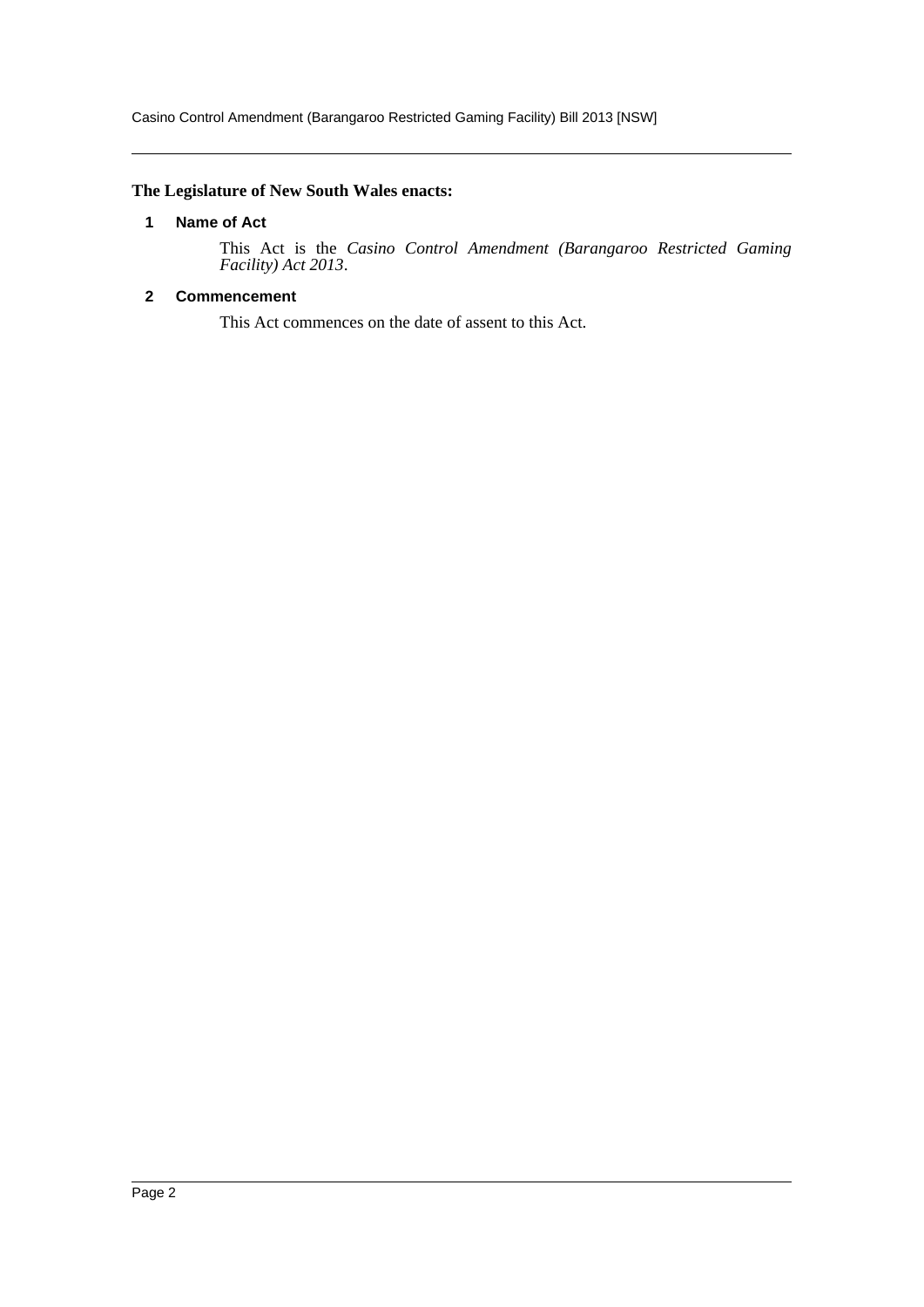# <span id="page-3-0"></span>**Schedule 1 Amendment of Casino Control Act 1992 No 15**

### **[1] Long title**

Insert "and to provide for the licensing of a restricted gaming facility at Barangaroo South" after "operations".

#### **[2] Section 3 Definitions**

Insert in alphabetical order in section 3 (1):

*Barangaroo restricted gaming facility* means premises:

- (a) situated or proposed to be situated on that part of Barangaroo (within the meaning of the *Barangaroo Delivery Authority Act 2009*) identified as the site of the Barangaroo restricted gaming facility on the Barangaroo Restricted Gaming Facility Site Map, and
- defined for the time being under section 19A.

*restricted gaming licence* means a casino licence relating to the Barangaroo restricted gaming facility.

# **[3] Section 3 (1)**

Omit the definition of *casino*. Insert instead:

*casino* means:

- (a) premises defined as a casino for the time being under section 19, or
- (b) the Barangaroo restricted gaming facility.

#### **[4] Section 3 (1), definition of "casino operator"**

Insert at the end of the definition:

**Note.** References in this Act to the casino operator include references to the holder of a restricted gaming licence.

# **[5] Section 3 (4)–(7)**

Insert after section 3 (3):

- (4) The reference in the definition of *Barangaroo restricted gaming facility* to the Barangaroo Restricted Gaming Facility Site Map is a reference to a map by that name:
	- (a) as tabled, by or on behalf of the Minister introducing the Bill for the *Casino Control Amendment (Barangaroo Restricted Gaming Facility) Act 2013*, in the Legislative Assembly on the day that the Bill was introduced (the *original map*), and
	- (b) as amended or replaced from time to time by a map declared by proclamation to amend or replace the original map.
- (5) However, the site of the Barangaroo restricted gaming facility must remain in the area identified as Barangaroo South on the original map.
- (6) The Barangaroo Restricted Gaming Facility Site Map is to be kept and made available for public access in accordance with arrangements approved by the Minister.
- (7) For the purposes of this Act, the Barangaroo Restricted Gaming Facility Site Map may be in, and may be kept and made available in, electronic or paper form, or both.

**Note.** The map is to be made available on the official NSW legislation website in connection with this Act.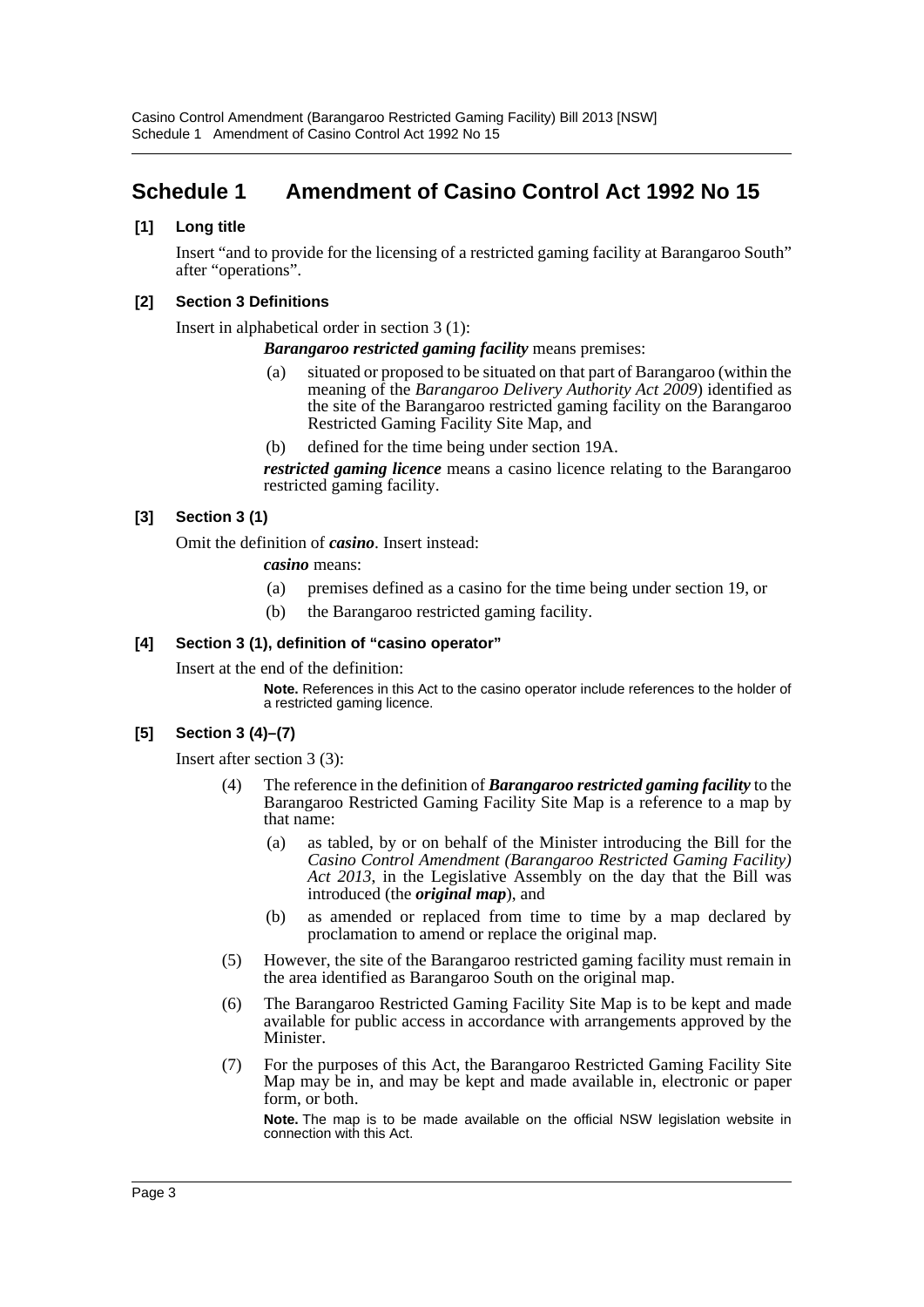#### **[6] Section 4 Gaming in licensed casino declared lawful**

Insert "but subject to this Act" after "any other Act or law" in section 4 (1).

#### **[7] Section 4 (2)**

Insert "and in accordance with this Act" after "the casino operator".

#### **[8] Section 5A**

Insert after section 5:

#### **5A Ministerial directions relating to licensing of Barangaroo restricted gaming facility**

- (1) The Minister may give directions to the Authority in relation to the granting of a restricted gaming licence, including directions relating to the terms and conditions of the licence and the boundaries of the Barangaroo restricted gaming facility.
- (2) A direction under this section must be in writing and made publicly available on the Authority's website.
- (3) The Authority must exercise its functions in relation to a restricted gaming licence in accordance with any directions of the Minister under this section.
- (4) This section does not apply in relation to the functions of the Authority under section 13A.

#### **[9] Part 2, heading**

#### Insert "**and Barangaroo restricted gaming facility**" after "**casino**".

#### **[10] Section 6 Only one casino and one restricted gaming facility**

Omit "Only". Insert instead "Subject to subsection (2), only".

# **[11] Section 6 (2) and (3)**

Insert at the end of section 6:

A restricted gaming licence may be granted under this Act to operate the Barangaroo restricted gaming facility. Only one restricted gaming licence may be in force under this Act at any one time.

**Note.** The Barangaroo restricted gaming facility is treated as a casino for the purposes of this Act (see the definition of *casino*). Except where otherwise specifically provided, the provisions of this Act that relate to a casino or a casino licence also apply in relation to the Barangaroo restricted gaming facility and a restricted gaming licence.

(3) Sections 7–12 do not apply in relation to an application for a restricted gaming licence.

# **[12] Sections 13 and 13A**

Insert after section 12:

#### **13 Application for restricted gaming licence**

- (1) A person who is approved by the Minister in writing (the *approved applicant*) may apply to the Authority for a restricted gaming licence to operate the Barangaroo restricted gaming facility.
- (2) An application for a restricted gaming licence must comply with the following requirements (except to the extent that the Minister otherwise determines):
	- (a) it must be made in a form approved by the Authority,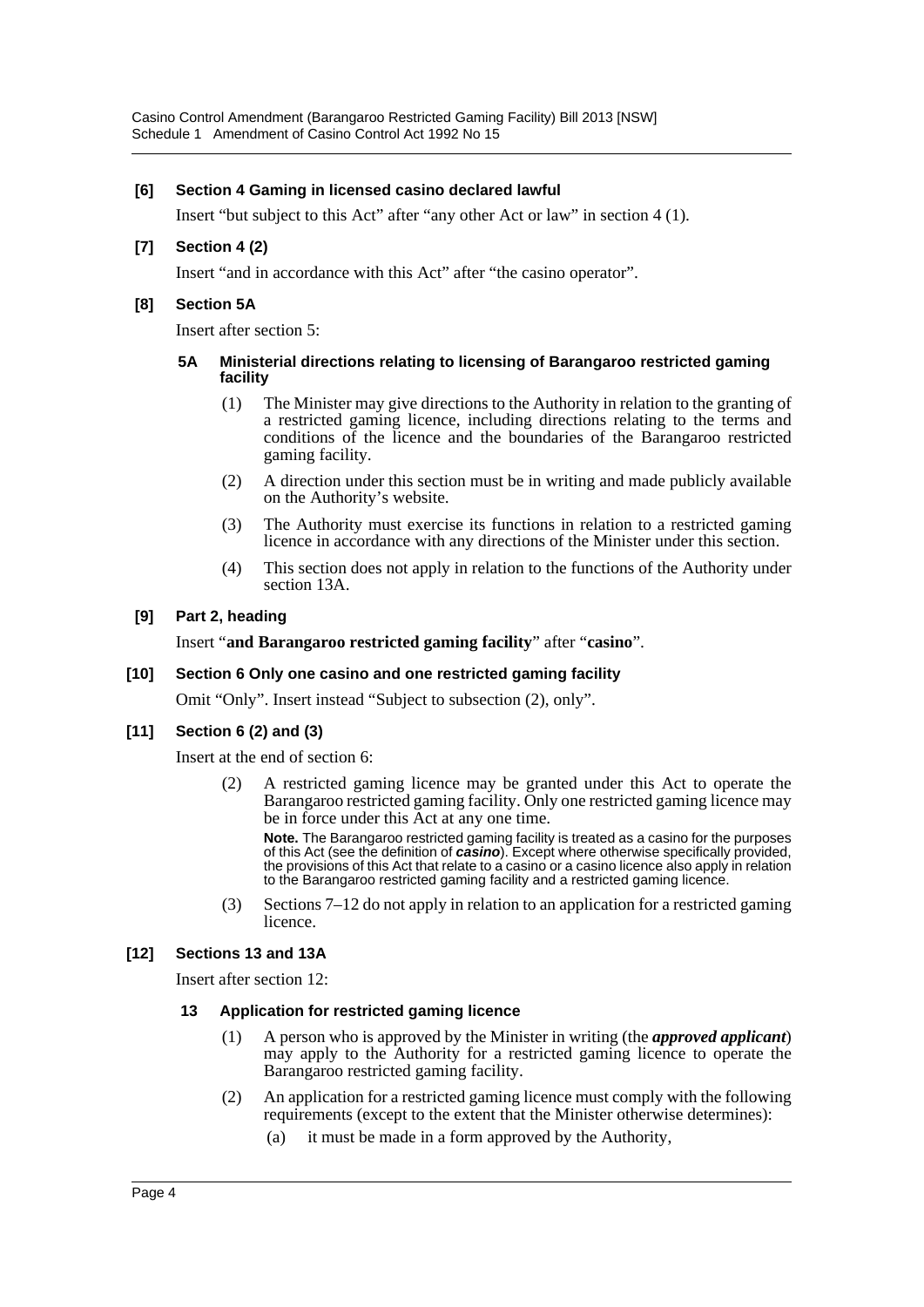- (b) it must contain or be accompanied by such information as the application form requires and such additional information as the Authority may request,
- (c) it must be verified by statutory declaration.

#### **13A Restricted gaming licence—suitability of applicant and close associates of applicant**

- (1) The Authority must not grant an application for a restricted gaming licence unless it is satisfied that the approved applicant, and each close associate of the approved applicant, is a suitable person to be concerned in or associated with the management and operation of the Barangaroo restricted gaming facility.
- (2) For that purpose, the Authority is to consider whether:
	- (a) each of those persons is of good repute, having regard to character, honesty and integrity, and
	- (b) each of those persons is of sound and stable financial background, and
	- (c) if the approved applicant is not a natural person, it has or has arranged a satisfactory ownership, trust or corporate structure, and
	- (d) the approved applicant has or is able to obtain financial resources that are both suitable and adequate for ensuring the financial viability of the Barangaroo restricted gaming facility, and
	- (e) the approved applicant has or is able to obtain the services of persons who have sufficient experience in the management and operation of a casino or similar gaming facility, and
	- (f) the approved applicant has sufficient business ability to maintain a successful gaming facility, and
	- (g) any of those persons has any business association with any person, body or association who, in the opinion of the Authority, is not of good repute having regard to character, honesty and integrity or has undesirable or unsatisfactory financial sources, and
	- (h) each director, partner, trustee, executive officer and secretary and any other officer or person determined by the Authority to be associated or connected with the ownership, administration or management of the operations or business of the approved applicant or a close associate of the approved applicant is a suitable person to act in that capacity.
- (3) The following is to be taken into account by the Authority for the purposes of this section:
	- (a) any information relevant to the application that has been provided to or received by the Authority in the course of any investigation or inquiry in relation to the suitability of the approved applicant or close associate of the approved applicant and any findings made in relation to any such investigation or inquiry,
	- (b) the fact that gaming is not authorised in the Barangaroo restricted gaming facility before 15 November 2019.

# **[13] Sections 14 (1) and (4), 15 (1), 16 (1) and 17 (1)**

Insert "or restricted gaming licence" after "casino licence" wherever occurring.

#### **[14] Section 14 Investigation of applications**

Insert "or the Barangaroo restricted gaming facility (as the case requires)" after "a casino" in section 14 (2) (a).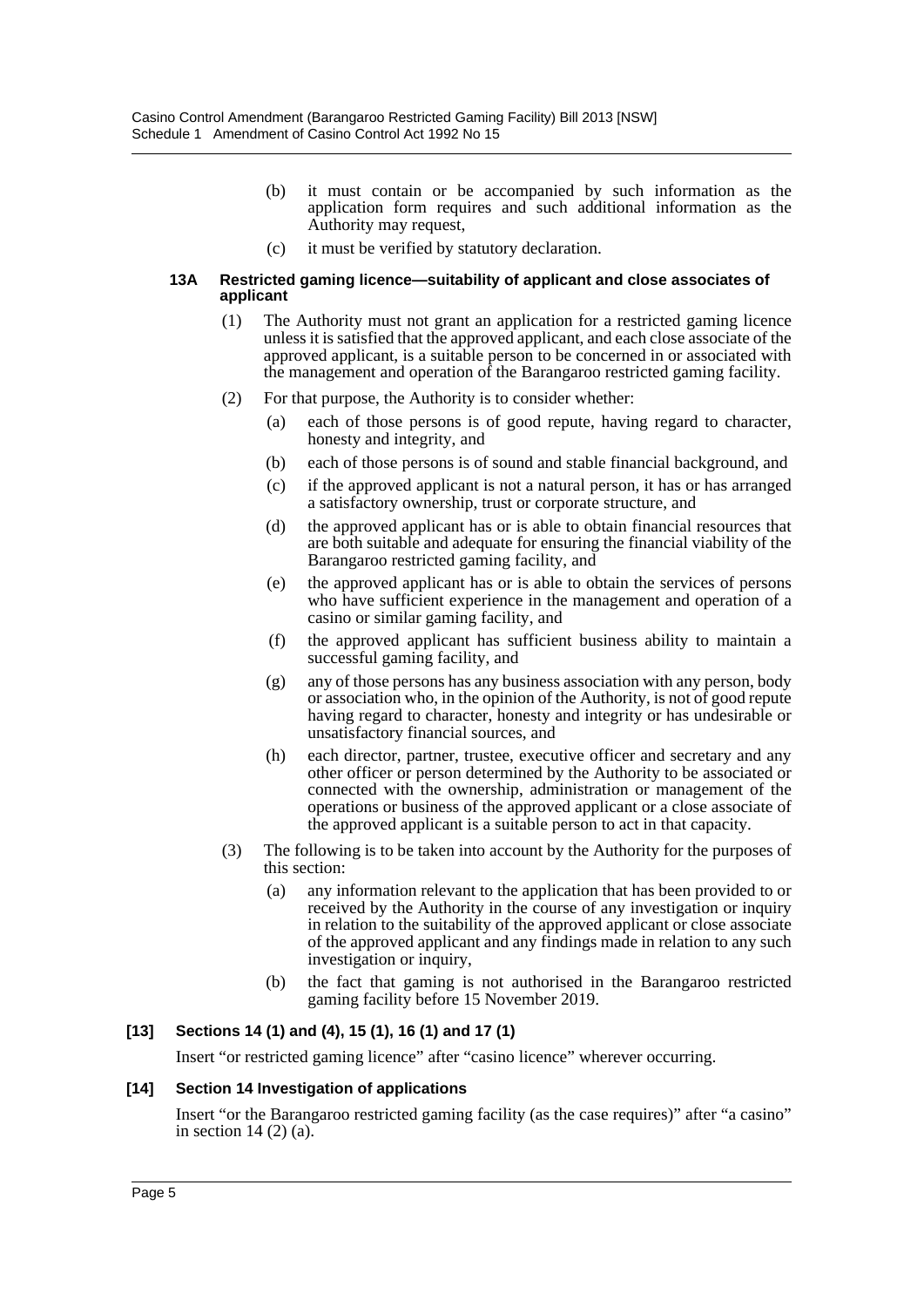#### **[15] Section 18 Determination of applications**

#### Insert after section 18 (4):

(5) A licence is also subject to conditions imposed by this Act.

#### **[16] Section 19 Authority to define casino premises**

Insert after section 19 (3):

This section does not apply in relation to the Barangaroo restricted gaming facility.

#### **[17] Section 19A**

Insert after section 19:

#### **19A Boundaries of Barangaroo restricted gaming facility**

- (1) The boundaries of the Barangaroo restricted gaming facility are to be defined initially by being specified in the restricted gaming licence for the facility.
- (2) The boundaries of the Barangaroo restricted gaming facility may be redefined by the Authority but only on application made at any time by the holder of the restricted gaming licence.
- (3) In defining or redefining the boundaries of the Barangaroo restricted gaming facility, the Authority is:
	- (a) to have regard only to matters of public health and safety and matters that relate to the integrity of gaming in the facility in accordance with this Act, and
	- (b) to ensure that the total gaming area within the Barangaroo restricted gaming facility does not exceed 20,000 square metres.

#### **[18] Section 22 Conditions of casino licence**

Insert after section 22 (2):

(2A) In the case of a restricted gaming licence, the conditions of the licence may be amended only with the agreement of the holder of the licence.

#### **[19] Section 22 (4)**

Omit "The Authority". Insert instead "Subject to subsection (2A), the Authority".

#### **[20] Section 22 (6)**

Insert after section 22 (5):

(6) This section does not apply to licence conditions imposed by this Act.

#### **[21] Sections 22A and 22B**

Insert after section 22:

#### **22A Restrictions on gaming in Barangaroo restricted gaming facility**

**Note.** Conducting or participating in gaming that is declared under this section not to be lawful is an offence under the *Unlawful Gambling Act 1998*.

#### (1) **Gaming not lawful before 15 November 2019**

The conduct or playing of any game in the Barangaroo restricted gaming facility is not lawful before 15 November 2019.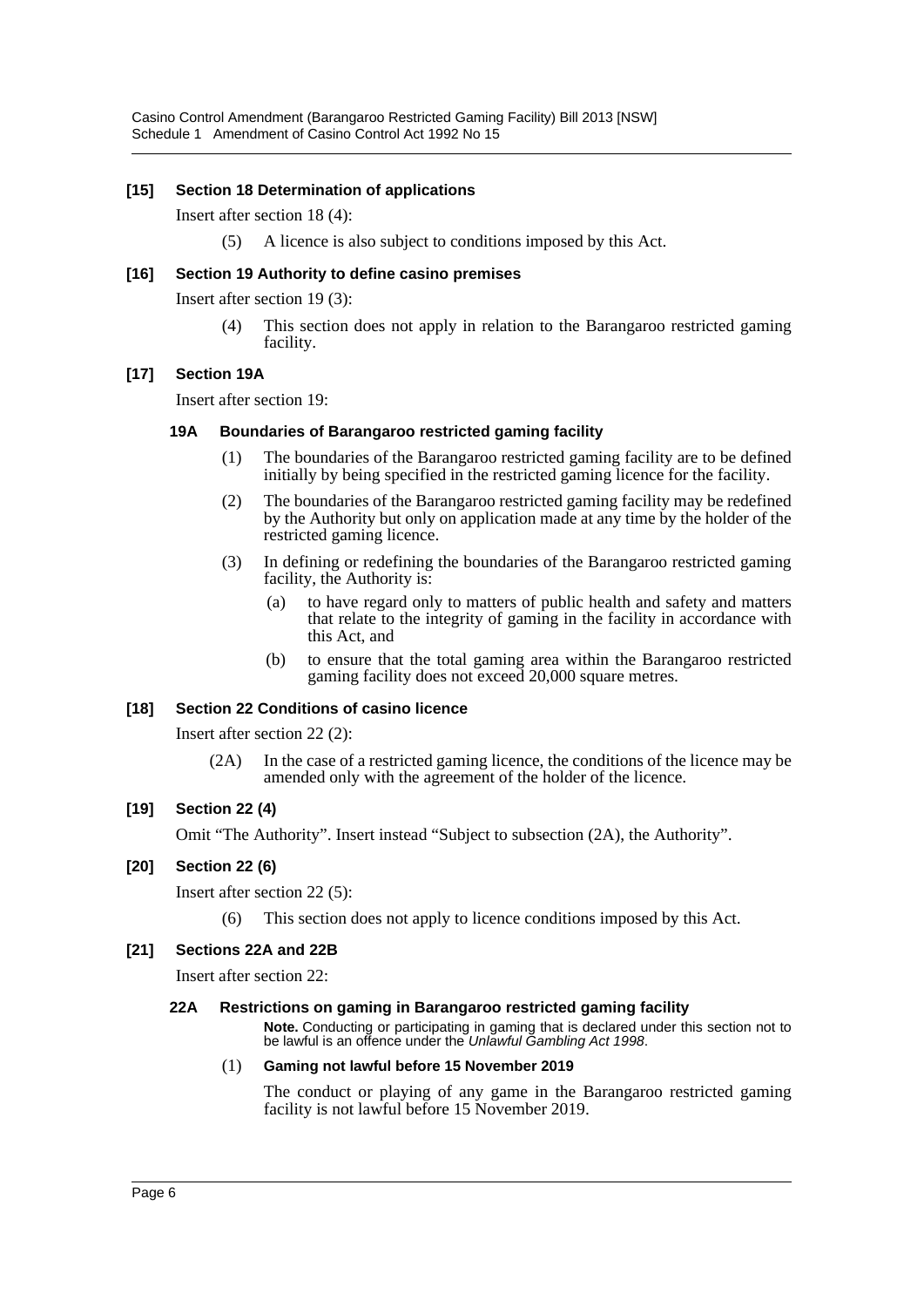#### (2) **Poker machines not lawful**

The installation or use of poker machines is not lawful in the Barangaroo restricted gaming facility unless expressly authorised by an Act of Parliament.

- (3) For the purposes of subsection (2), a *poker machine* is a device that is designed:
	- (a) for the playing of a game, and
	- (b) for paying out money or tokens or for registering a right to an amount of money or money's worth to be paid.
- (4) However, a poker machine does not include a device that:
	- (a) is designed for the playing of a partly or fully electronic version of a game ordinarily played at a table, and
	- (b) is able to be played by more than one player at the one time, and
	- (c) is equipped with more than one player terminal.

**Note.** Under section 66 it is a condition of a casino licence that the casino operator must not permit a game to be conducted or played in a casino (which includes the Barangaroo restricted gaming facility) unless the game is approved by the Authority.

#### (5) **Low limit gaming not lawful in Barangaroo restricted gaming facility**

The playing of any game in the Barangaroo restricted gaming facility is not lawful if the amount placed for any single bet or wager on that game is less than the minimum bet limit for that game.

#### (6) The *minimum bet limit* is:

- (a) in the case of baccarat, blackjack or roulette (whether played at a table or by way of an electronic device):
	- (i) \$30 for baccarat, \$20 for blackjack and \$25 for roulette, or
	- (ii) such higher amount as may be determined by the Authority in accordance with the licence for the Barangaroo restricted gaming facility, or

**Note.** In the case of roulette, the minimum bet limit is the minimum total of all the bets placed by a player per spin.

- (b) in the case of any other game—the amount determined by the Authority in accordance with the licence for the Barangaroo restricted gaming facility.
- (7) Any determination by the Authority under subsection (6) must be made publicly available on the Authority's website.

#### **22B Only members and guests permitted to participate in gaming at Barangaroo restricted gaming facility**

It is a condition of a restricted gaming licence that only persons who, in accordance with the conditions of the licence, are members or guests of the Barangaroo restricted gaming facility are authorised by the licence to participate in any gaming in the facility.

#### **[22] Section 31 Regular investigation of operator's suitability etc**

Insert after section 31 (2):

(3) If a restricted gaming licence is granted before 15 November 2019, the licence is, for the purposes of this section, taken to have been granted on that date.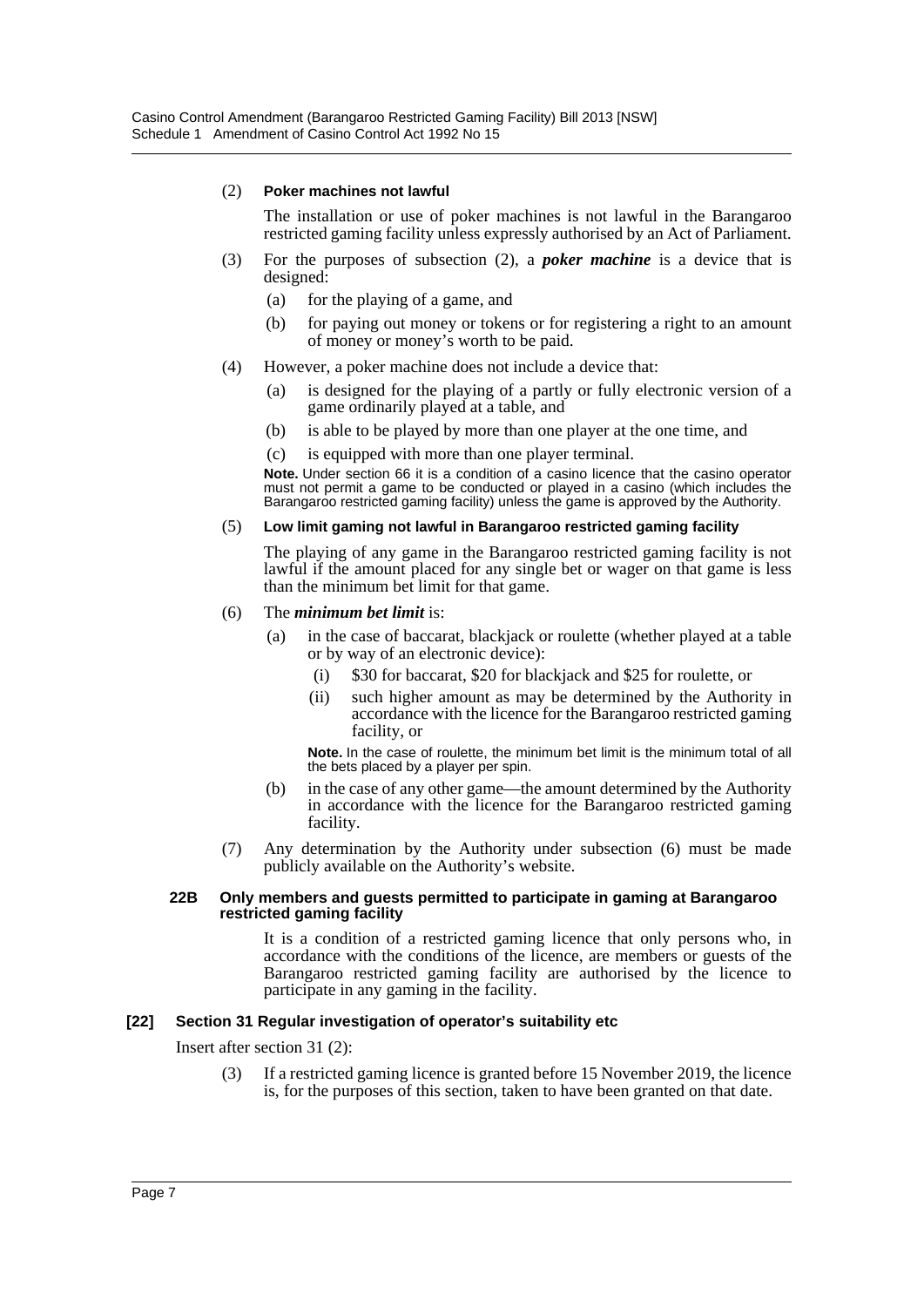### **[23] Section 64A**

Insert after section 64:

#### **64A Staff training facilities and employment program**

It is a condition of a restricted gaming licence that the holder of the licence establish and maintain:

- (a) facilities for the training of persons employed or working in the Barangaroo restricted gaming facility in carrying out their duties and responsibilities, and
- (b) a program for the employment of Aboriginal people in connection with the operation of the Barangaroo restricted gaming facility.

#### **[24] Section 65 Casino layout to be as approved by Authority**

Insert after section 65 (3):

- (4) This section does not apply in relation to the Barangaroo restricted gaming facility.
- (5) However, it is a condition of a restricted gaming licence that:
	- (a) the facilities and equipment provided for persons conducting monitoring operations and surveillance operations in the Barangaroo restricted gaming facility must be to a standard approved by the Authority, and
	- (b) the location and orientation of those facilities and equipment must be as approved by the Authority.

#### **[25] Section 66 Approval of games and rules for games**

Insert after section 66 (3):

- (3A) The following games are taken to be approved by the Authority by order under this section in relation to the Barangaroo restricted gaming facility:
	- (a) baccarat,
	- (b) blackjack,
	- (c) roulette.
- (3B) The Authority may, by order in writing, approve the rules for those games that are taken to be approved by the Authority under subsection (3A).

#### **[26] Section 66 (4A)**

Insert after section 66 (4):

(4A) Keno games cannot be approved in relation to the Barangaroo restricted gaming facility.

#### **[27] Section 67 Directions as to games in casino to be available**

Insert after section 67 (4):

(5) This section does not apply in relation to the Barangaroo restricted gaming facility.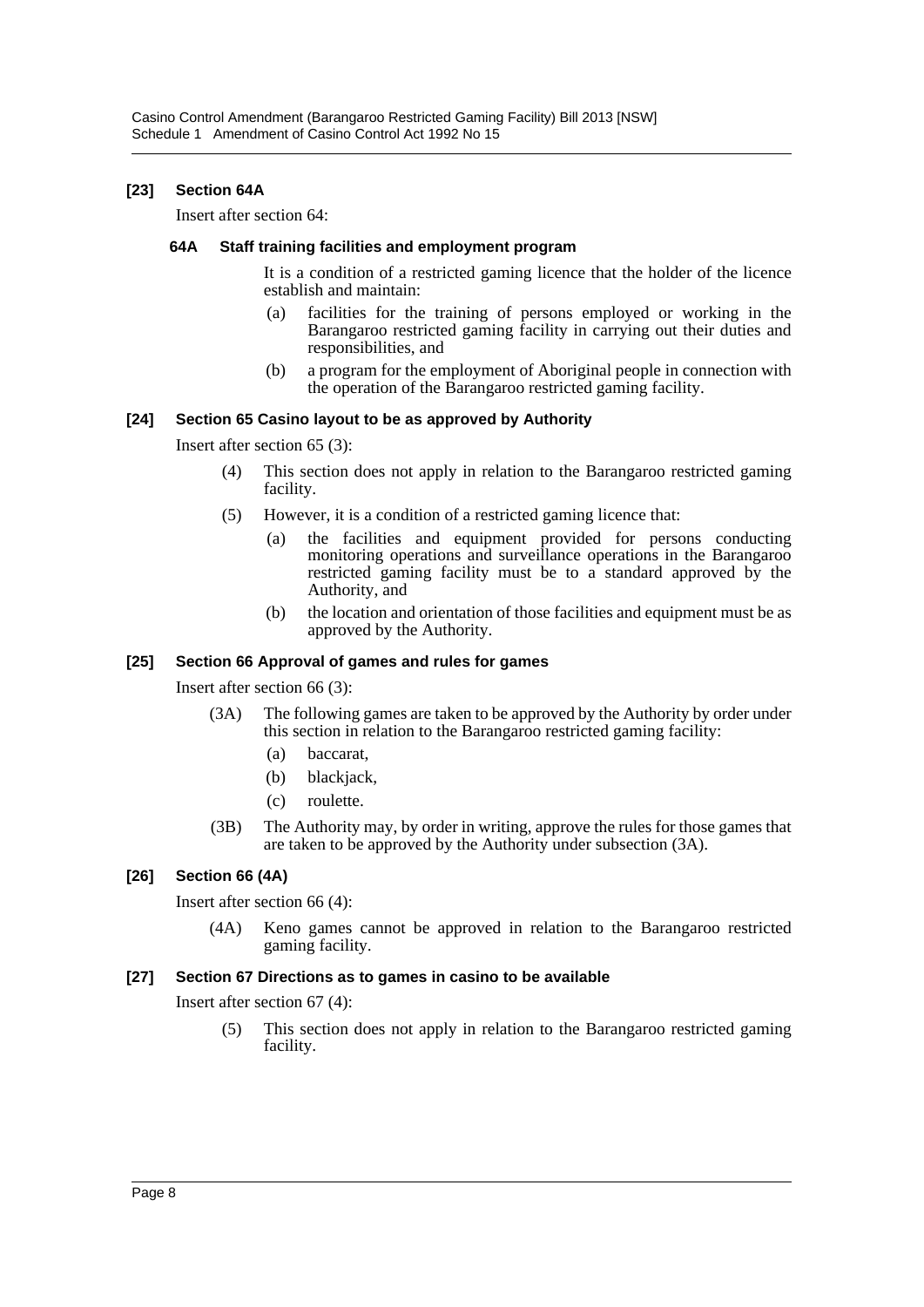#### **[28] Section 71 Times of operation of casino**

Insert after section 71 (3):

(4) This section does not apply in relation to the Barangaroo restricted gaming facility.

#### **[29] Section 74 Credit prohibited**

Insert after section 74 (4):

- (5) Despite any other provision of this section, the holder of a restricted gaming licence may, in the case of a person who is not ordinarily resident in Australia, extend any form of credit to the person to enable the person to participate in:
	- (a) a premium player arrangement, or
	- (b) a junket within the meaning of section 76 that is approved by the Authority.

#### **[30] Section 89 Application of Liquor Act 2007**

Omit "the casino" from section 89 (2). Insert instead "a casino".

#### **[31] Section 89A**

Insert after section 89:

#### **89A Application of Smoke-free Environment Act 2000**

- (1) The *Smoke-free Environment Act 2000* does not apply to or in respect of the Barangaroo restricted gaming facility on and from 15 November 2019.
- (2) However, the conditions imposed by the Authority on a restricted gaming licence must:
	- (a) require air quality equipment that is of an international best practice standard to be installed, maintained and operated in the Barangaroo restricted gaming facility, and
	- (b) provide for an independent person appointed by the holder of the licence to test the equipment on a quarterly basis and to report annually to the Minister for Health on the result of those tests.
- (3) The Minister for Health is to cause each annual report under subsection (2) (b) to be tabled in both Houses of Parliament as soon as practicable after receiving the report.

#### **[32] Section 90 Casino a place of public entertainment for purposes of Environmental Planning and Assessment Act 1979**

Omit the section.

**[33] Section 142 Authority may conduct negotiations and enter into agreements**

Insert "or at the direction" after "approval" in section 142 (1).

#### **[34] Section 156 No right to compensation for cancellation etc**

Insert at the end of the section:

(2) This section does not apply to or in respect of a restricted gaming licence.